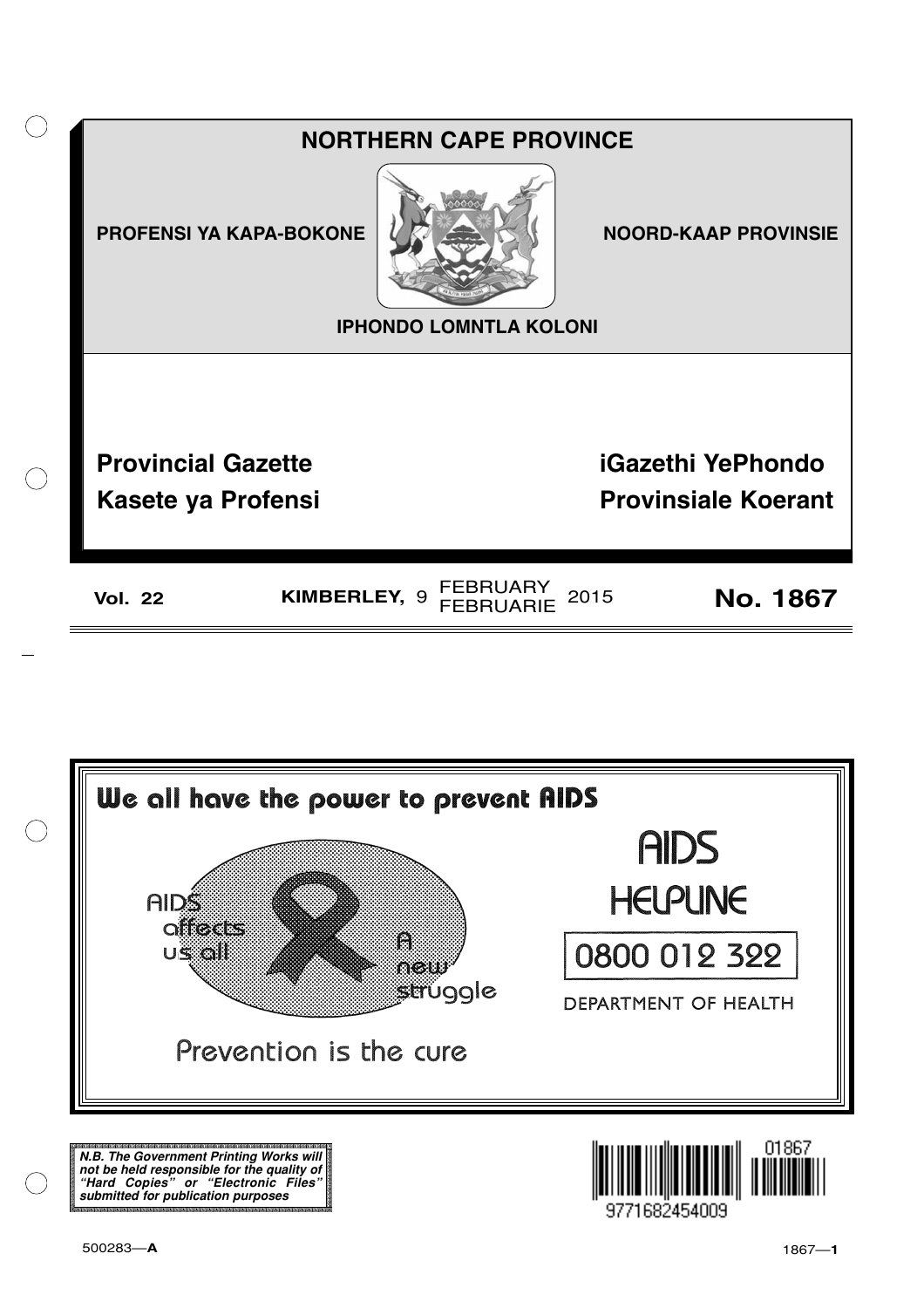#### **IMPORTANT NOTICE**

**The Government Printing Works will not be held responsible for faxed documents not received due to errors on the fax machine or faxes received which are unclear or incomplete. Please be advised that an "OK" slip, received from a fax machine, will not be accepted as proof that documents were received by the GPW for printing. If documents are faxed to the GPW it will be the sender's responsibility to phone and confirm that the documents were received in good order.**

**Furthermore the Government Printing Works will also not be held responsible for cancellations and amendments which have not been done on original documents received from clients.**

### **CONTENTS • INHOUD**

| No. |                                                                                                                                                                                                                                    | Page<br>No. | Gazette<br>No. |
|-----|------------------------------------------------------------------------------------------------------------------------------------------------------------------------------------------------------------------------------------|-------------|----------------|
|     | <b>GENERAL NOTICE • ALMENE KENNISGEWING</b>                                                                                                                                                                                        |             |                |
| 5   | Northern Cape Planning and Development Act (7/1998) and Removal, Suspension and Amendment of Restrictions<br>Act (84/1967): Sol Plaatje Municipality: Proposed removal of restrictive title deed conditions as well as rezoning of | 3           | 1867           |
| 5   | Noord-Kaapse Wet op Ontwikkeling en Beplanning (7/1998) en Wet op Opheffings en Beperkings (84/1967):<br>Sol Plaatje Munisipaliteit: Voorgestelde opheffing van beperkende titels voorwaardes, sowel as die hersonering van        | 3           | 1867           |
|     | <b>MUNICIPAL NOTICES • MUNISIPALE KENNISGEWINGS</b>                                                                                                                                                                                |             |                |
|     | Municipal Ordinance (20/1974): Sol Plaatje Municipality: Closing of a portion unnamed lane adjacent to Erf 1059,                                                                                                                   | 4           | 1867           |
| 1   | Munisipale Ordonnansie (20/1974): Sol Plaatje Munisipaliteit: Sluiting van 'n gedeelte naamlose laan grensend aan                                                                                                                  | 4           | 1867           |
| 2   | Municipal Ordinance (20/1974): Sol Plaatje Municipality: Closing of a portion unnamed lane adjacent to Erf 1195,                                                                                                                   | 5           | 1867           |
| 2   | Munisipale Ordonnansie (20/1974): Sol Plaatje Munisipaliteit: Sluiting van 'n gedeelte naamlose laan grensend aan                                                                                                                  | 5           | 1867           |
| 3   | Municipal Ordinance (20/1974): Sol Plaatje Municipality: Closing of a portion street adjacent to Erf 1398,                                                                                                                         | 6           | 1867           |
| З   | Munisipale Ordonnansie (20/1974): Sol Plaatje Munisipaliteit: Sluiting van 'n gedeelte straat grensend aan Erf 1398,                                                                                                               | 6           | 1867           |
| 4   | Municipal Ordinance (20/1974): Sol Plaatje Municipality: Closing of Remainder of Erf 1 adjacent to Erf RE2222,                                                                                                                     | 7           | 1867           |
| 4   | Munisipale Ordonnansie (20/1974): Sol Plaatje Munisipaliteit: Sluiting van die Restant van Erf 1 grensend aan                                                                                                                      | 7           | 1867           |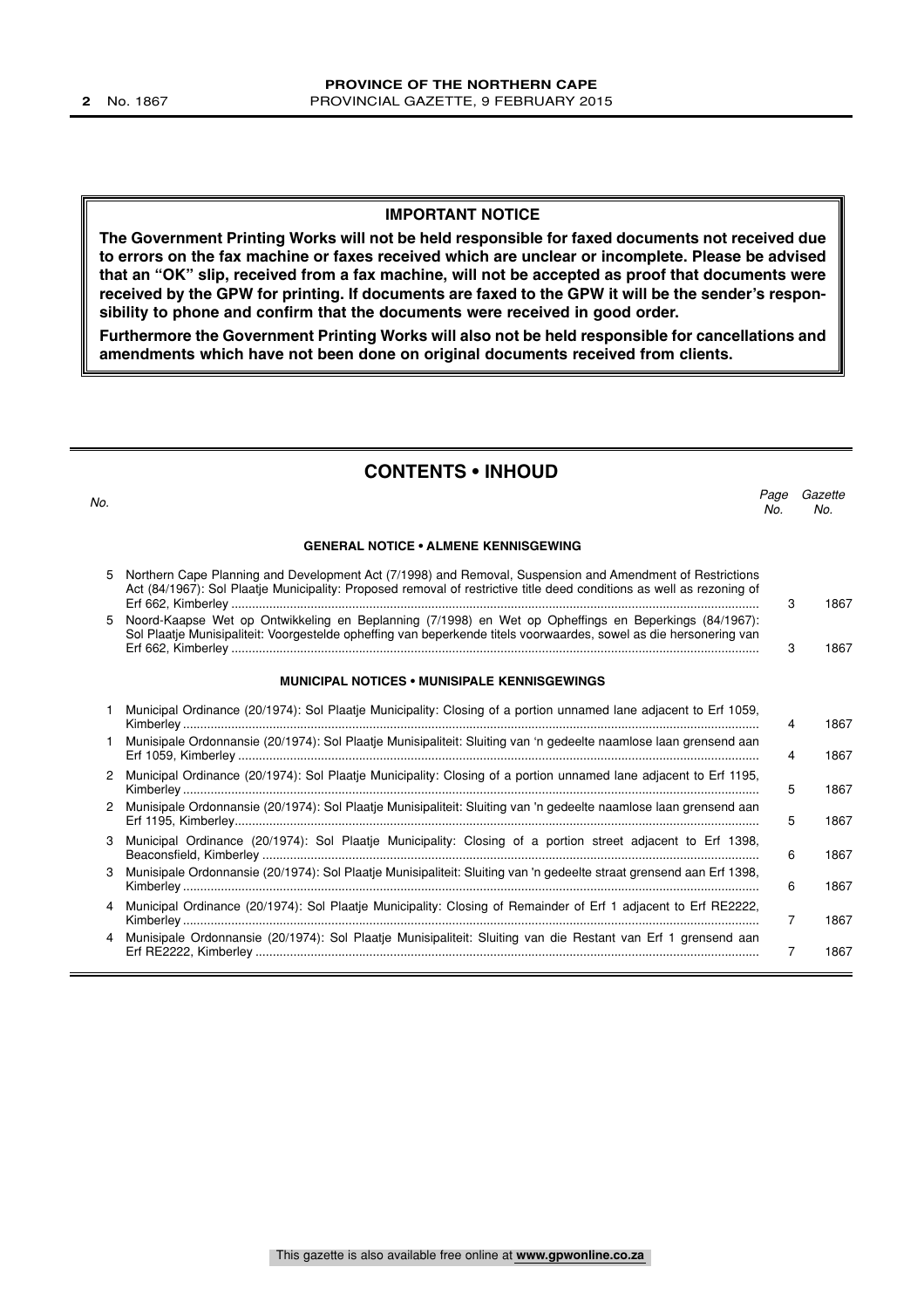### **GENERAL NOTICE 5 OF 2015**

### PROPOSED REMOVAL OF RESTRICTIVE TITLE DEED CONDITIONS AS WELL AS THE REZONING I.R.O. ERF 662 KIMBERLEY, 3 CUSTOMS STREET , BELGRAVIA

NOTICE is hereby given that the Sol Plaatje Municipality has received an application for the proposed Removal of restrictive title deed conditions and Rezoning from Residential <sup>1</sup> to Residential 3 in order to establish a Residential building (flats) in respect of Erf 662 Kimberley, 3 Customs street, Belgravia, as provided for in Chapter V and VII of the Northern Cape Planning and Development Act, 1998 (Act 7/1998) and the Removal, Suspension and Amendment of Restrictions Act, 1967, (Act 84/1967).

Particulars regarding this application can be obtained during office hours from the Urban Planning Section of the Directorate of the Executive Director: Strategy, Economic Development and Planning, Second Floor, Old Complex, Civic Offices, Kimberley.

Objections, if any, against this application must be lodged in writing with full reasons therefore, to reach the above on or before MONDAY, 2 MARCH 2015. 1708104451

> N TYABASHE-KESIAMANG E.D. STRATEGY, ECONOMIC DEVELOPMENT AND PLANNING

Civic Offices / Stadskantore **KIMBERLEY** 09 FEBRUARY 2015

## **ALGEMENE KENNISGEWING 5 VAN 2015** MENE KENNIGGEWING E VAN

Alg 5/2015

### A9103

### SOL PLAATJE MUNICIPALITY / MUNISIPALITEIT

### VOORGESTELDE OPHEFFING VAN BEPERKENDE TITELS VOORWAARDES , SOWEL AS DIE HERSONERING T.O.V ERF 662, KIMBERLEY, CUSTOMSLAAN 3, BELGRAVIA.

KENNIS geskied hiermee dat die Sol Plaatje Munisipaliteit 'n aansoek ontvang het vir die Opheffing van beperkende titel voorwaardessowel as die Hersonering Erf 662 Kimberley, Customslaan 3, Belgravia vanaf Residensieel 1 na Residensieel 3, ten einde fi Residensieele gebou (woonstelle) op to rig. ingevolge Hoofstuk V en VII van die Noord-Kaapse Wet op Ontwikkeling en Beplanning, 1998 (Wet 7 van 1998), en Wet op Opheffings en beperkings, 1967 (Wet 84/1967)

Besonderhede aangaande hierdie aansoek is gedurende kantoor ure verkrygbaar by die Stedelike Beplanningsafdeling, Direktoraat van die Uitvoerende Direkteur: Strategie, Ekonomiese Ontwikkeling en Beplanning, Tweede Vloer, Ou Gebou, Stadskantore, Kimberley.

Besware, indien enige, teen die voorstel moet skriftelik tesame met redes daarvoor by die bogenoemde ingedien word voor of op MAANDAG, 2 MAART 2015.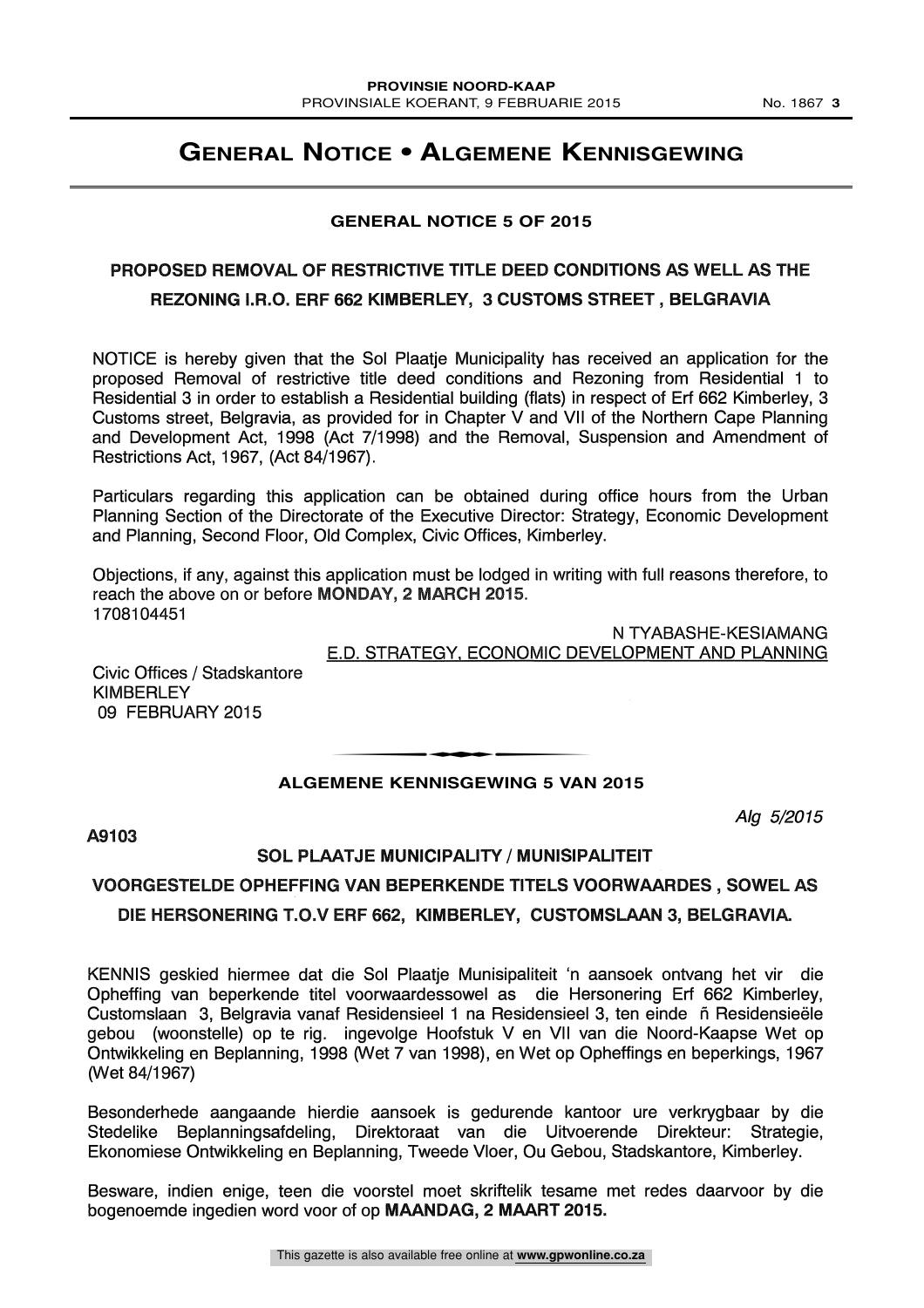### **MUNICIPAL NOTICES • MUNISIPALE KENNISGEWINGS**

### **MUNICIPAL NOTICE 1 OF 2015**

### SOL PLAATJE MUNICIPALITY

#### CLOSING OF A PORTION UNNAMED LANE ADJACENT TO ERF 1059, KIMBERLEY

Notice is hereby given in terms of Section 137 (1) of the Municipal Ordinance, 1974 (Ordinance 20 of 1974), that the Sol Plaatje Municipality has permanently closed a portion unnamed lane adjacent to erf 1059, Kimberley.

S/362/70/136 - p1859 15/3-1059K 9 000 000 38229

### G H AKHARWARAY MUNICIPAL MANAGER

Civic Offices KIMBERLEY

## **MUNISIPALE KENNISGEWING 1 VAN 2015** t

Mun 1/2015

### **SOL PLAATJE MUNISIPALITEIT**

### SLUITING VAN 'N GEDEELTE NAAMLOSE LAAN GRENSEND AAN ERF 1059, **KIMBERLEY**

Kennis geskied hiermee ingevolge Artikel 137(1) van die Munisipale Ordonnansie, 1974 (Ordonnansie 20 van 1974) dat die Sol Plaatje Munisipaliteit 'n gedeelte naamlose Iaan grensend aan erf 1059, Kimberley permanent gesluit het.

S/362/70/136 - p1859  $15/3 - 1059K$ 9 000 000 38229

### G H AKHARWARAY MUNISIPALE

BESTUURDER **Stadskantore** KIMBERLEY

9 Februarie 2015

This gazette is also available free online at **www.gpwonline.co.za**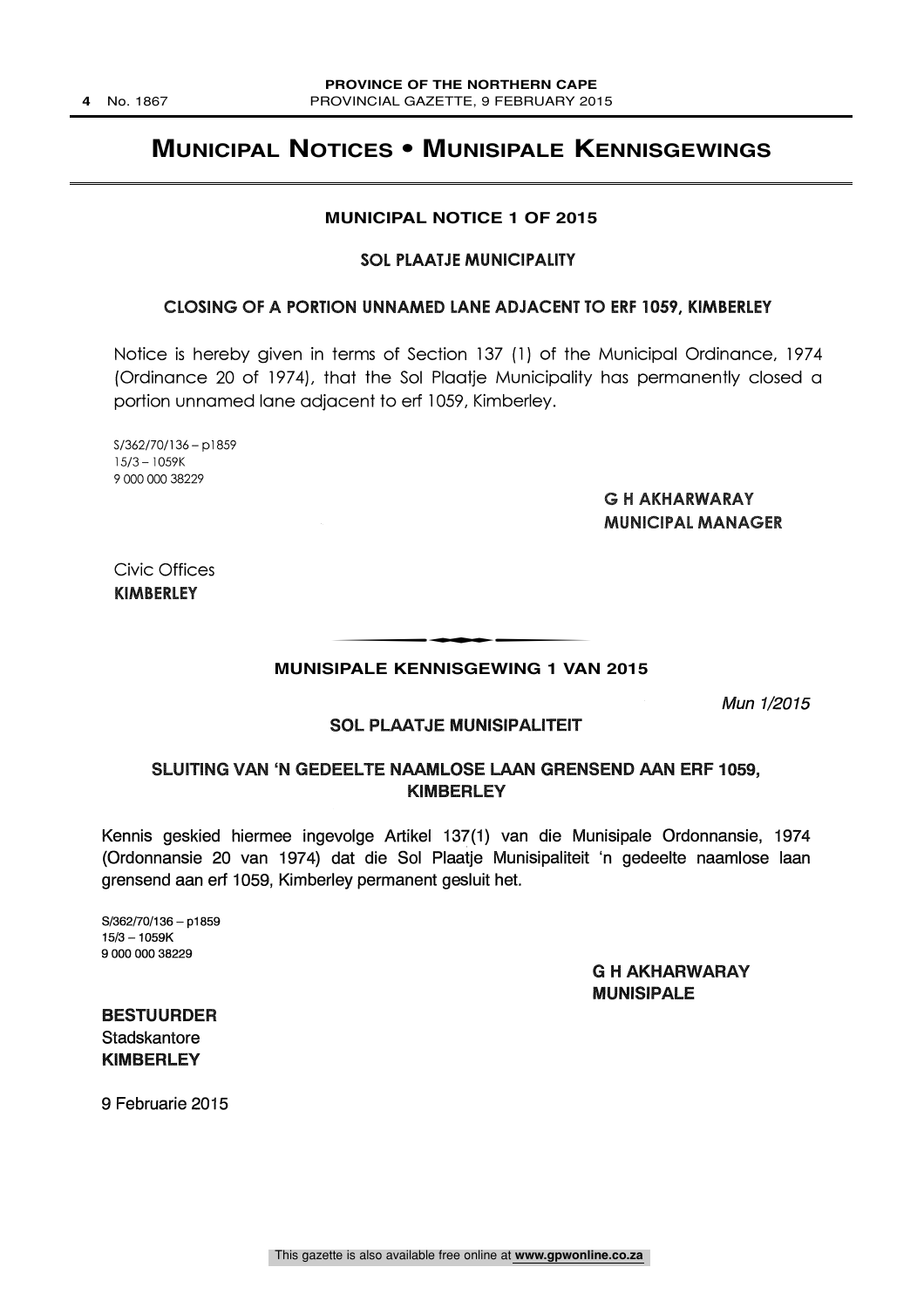### **MUNICIPAL NOTICE 2 OF 2015**

### SOL PLAATJE MUNICIPALITY

### CLOSING OF A PORTION UNNAMED LANE ADJACENT TO ERF 1195, KIMBERLEY

Notice is hereby given in terms of Section 137 (1) of the Municipal Ordinance, 1974 (Ordinance 20 of 1974), that the Sol Plaatje Municipality has permanently closed a portion unnamed lane adjacent to ert 1195, Kimberley.

S/362/70/136 P1864 15/3 0 1195K 9 000 000 29884

> G H AKHARWARAY MUNICIPAL MANAGER

Civic Offices KIMBERLEY

9 February 2015

## **MUNISIPALE KENNISGEWING 2 VAN 2015** t

Mun 2/2015

### SOL PLAATJE MUNISIPALITEIT

### SLUITING VAN GEDEELTE NAAMLOSE LAAN GRENSEND AAN ERF 1195, **KIMBERLEY**

Kennis geskied hiermee ingevolge Artikel 137(1) van die Munisipale Ordonnansie, 1974 (Ordonnansie 20 van 1974) dat die Sol Plaatje Munisipaliteit 'n gedeelte naamlose Iaan grensend aan erf 1195, Kimberley permanent gesluit het.

S/362/70/136 P1864  $15/3 - 1195K$ 9 000 000 29884

### G H AKHARWARAY MUNISIPALE

### BESTUURDER

**Stadskantore** KIMBERLEY

9 Februarie 2015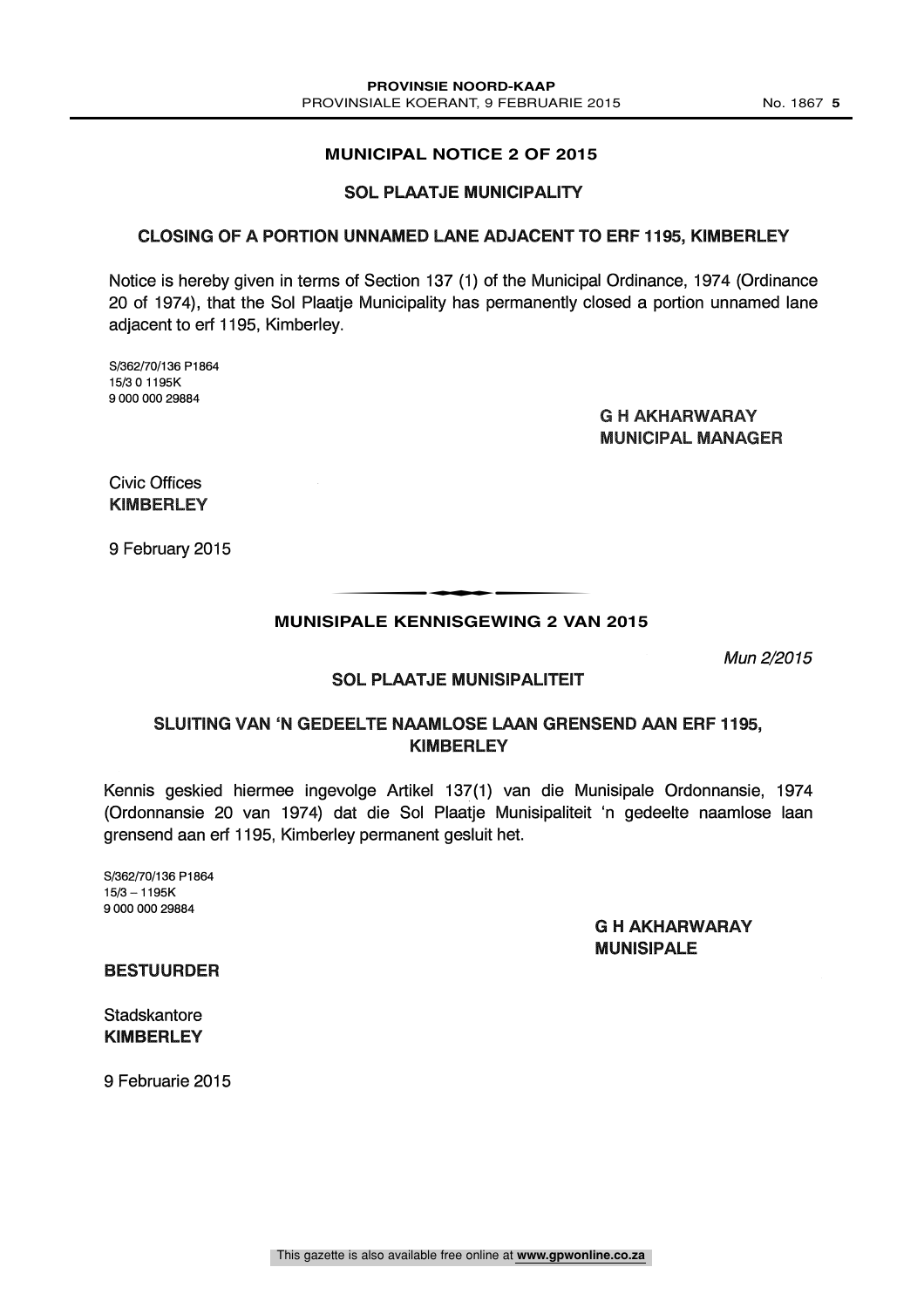### **MUNICIPAL NOTICE 3 OF 2015**

### SOL PLAATJE MUNICIPALITY

### CLOSING OF A PORTION STREET ADJACENT TO ERF 1398, BEACONSFIELD, KIMBERLEY

Notice is hereby given in terms of Section 137 (1) of the Municipal Ordinance, 1974 (Ordinance 20 of 1974), that the Sol Plaatje Municipality has permanently closed a portion street adjacent to erf 1398, Beaconsfield, Kimberley.

S/362/70/28 P104  $15/3 - 1398K$ 9 000 000 40050

### G H AKHARWARAY MUNICIPAL MANAGER

Civic Offices **KIMBERLEY** 

TRALE KENNIGGEWING 2 VAL

### **MUNISIPALE KENNISGEWING 3 VAN 2015**

Mun 3/2015

### SOL PLAATJE MUNISIPALITEIT

### SLUITING VAN 'N GEDEELTE STRAAT GRENSEND AAN ERF 1398, KIMBERLEY

Kennis geskied hiermee ingevolge Artikel 137(1) van die Munisipale Ordonnansie, 1974 (Ordonnansie 20 van 1974) dat die Sol Plaatje Munisipaliteit 'n gedeelte straat grensend aan erf 1398, Kimberley permanent gesluit het.

S/362/70/28 P104  $15/3 - 1398K$ 9 000 000 40050

> G H AKHARWARAY MUNISIPALE

BESTUURDER

**Stadskantore** 

9 Februarie 2015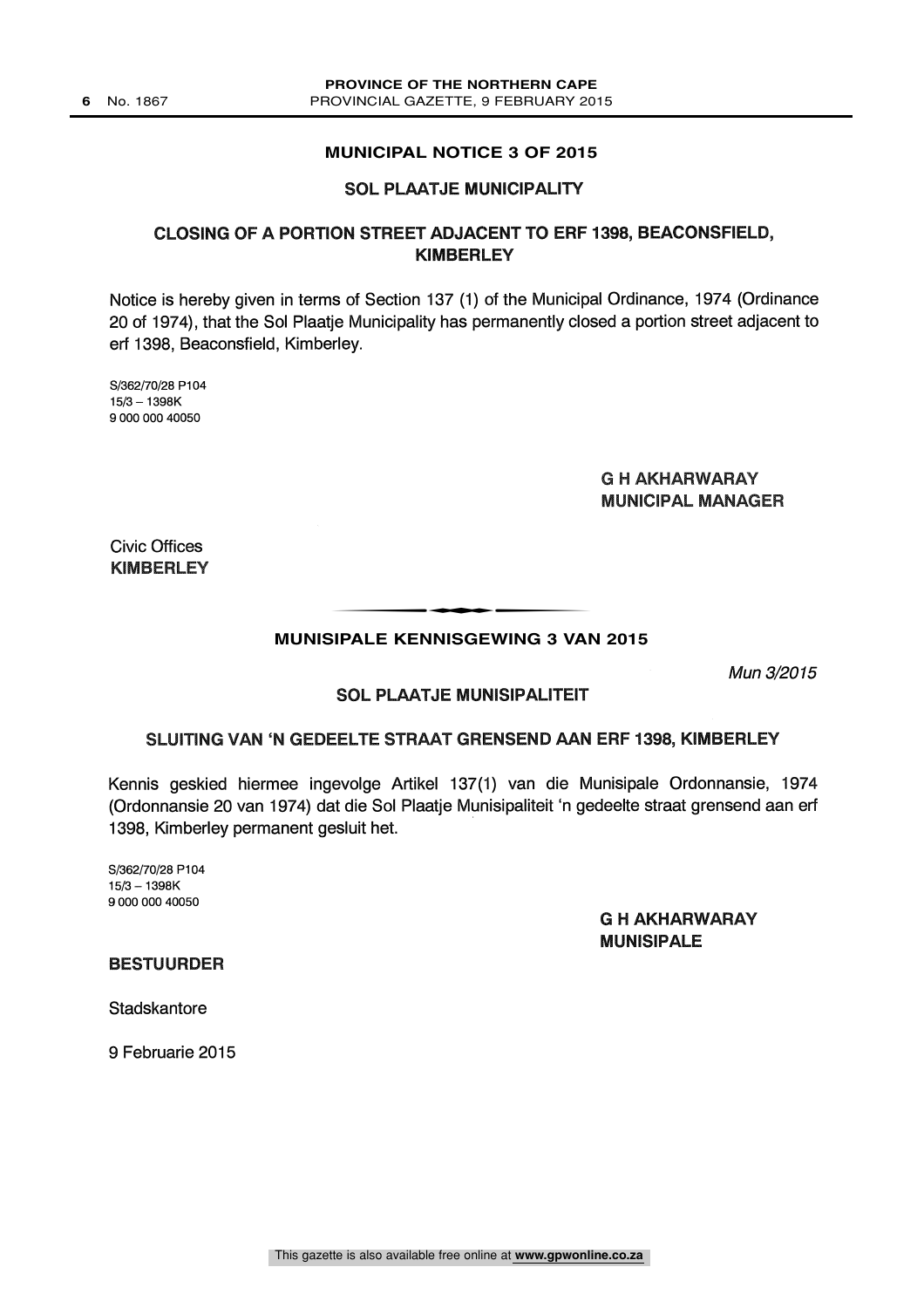### **MUNICIPAL NOTICE 4 OF 2015**

### SOL PLAATJE MUNICIPALITY

### CLOSING OF REMAINDER OF ERF 1 ADJACENT TO ERF RE2222, KIMBERLEY

Notice is hereby given in terms of Section 137 (1) of the Municipal Ordinance, 1974 (Ordinance 20 of 1974), that the Sol Plaatje Municipality has permanently closed the remainder of erf 1 adjacent to erf RE2222, Kimberley.

S/362/70/86 p113  $15/3$  - Ptn Erf  $1$  - Caltex 9 000 000 37749

> G H AKHARWARAY MUNICIPAL MANAGER

Civic Offices KIMBERLEY

9 February 2015

## **MUNISIPALE KENNISGEWING 4 VAN 2015** t

Mun 4/2015

### SLUITING VAN DIE RESTANT VAN ERF 1 GRENSEND AAN ERF RE2222, KIMBERLEY

SOL PLAATJE MUNISIPALITEIT

Kennis geskied hiermee ingevolge Artikel 137(1) van die Munisipale Ordonnansie, 1974 (Ordonnansie 20 van 1974) dat die Sol Plaatje Munisipaliteit die restant van erf 1 grensend aan erf RE2222, Kimberley permanent gesluit het.

S/362/70/86 p113  $15/3$  - Ptn Erf 1 - Caltex 9 000 000 37749

> G H AKHARWARAY MUNISIPALE

BESTUURDER

**Stadskantore** KIMBERLEY

9 Februarie 2015